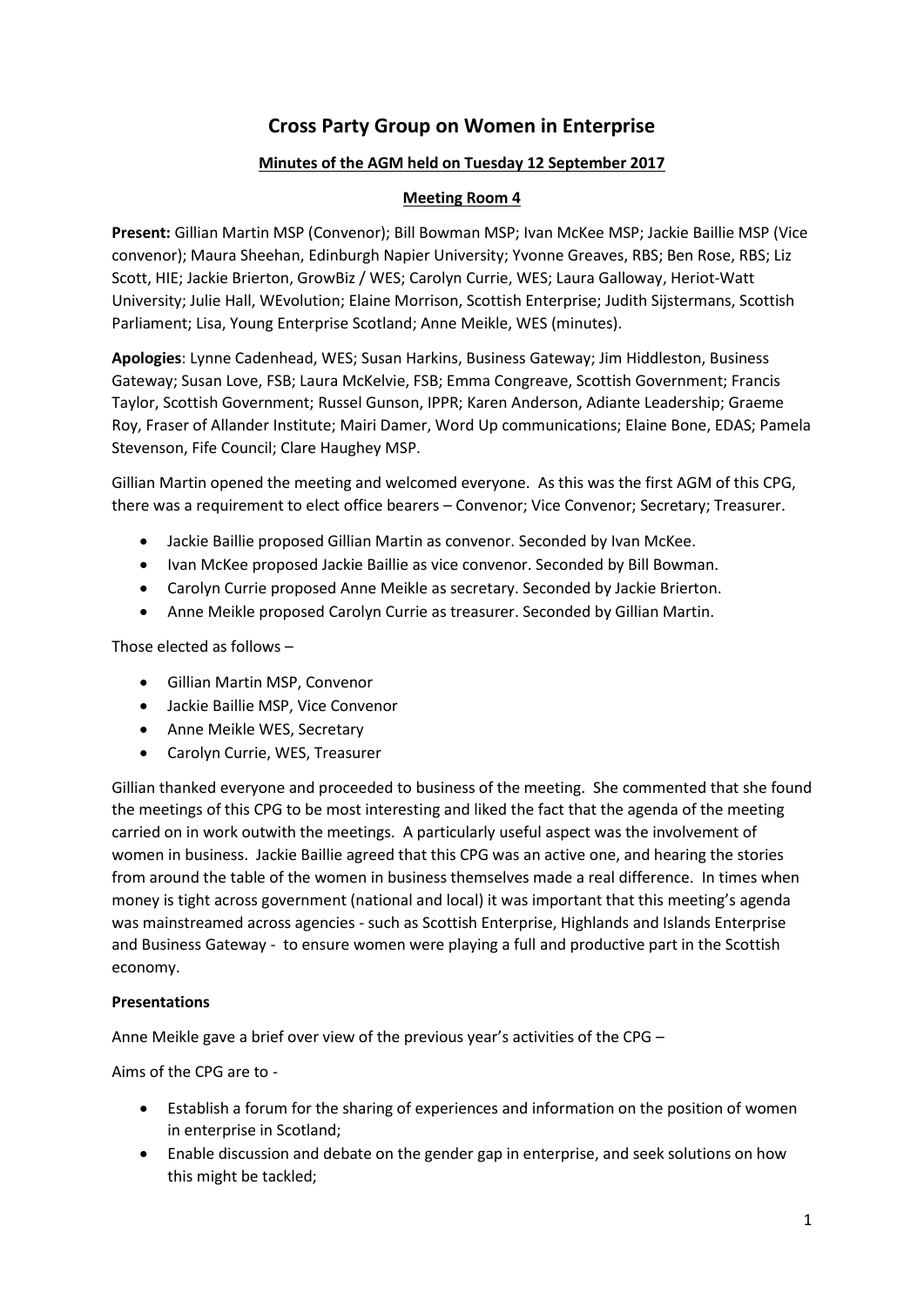Bring partners together with an interest in women and enterprise to develop a collaborative approach towards working together.

The CPG had a core membership but thrived to ensure that a range of different organisations and individuals came together as part of this CPG. Having a thematic approach to each meeting, helped to bring in different specialists for the sharing of practice and knowledge.

Meetings of the CPG had included -

- Inaugural meeting- Sept 2016 where themes were discussed; office bearers elected.
- 2nd meeting 'Start up Issues' (Nov 2016) held during Global Entrepreneurship Week. Also had a motion read in Chamber prior to meeting, and several women were present in the public gallery. The meeting heard from some WES ambassadors and also some of the women from the WES/MOD start up course who all spoke very candidly about their experiences as women starting up, and running businesses.
- 3rd meeting 'Importance of Data' (Feb 2017) presentations made by Jane Gotts of GenAnalytics and Elaine Morrison, Scottish Enterprise.
- 4th meeting 'Gender Specific Support' (May 2017)- presentations made by Susan Harkins of Business Gateway and Yvonne Greaves of RBS.
- This evening's AGM, will hear a presentation from Fife Council and their programme of work on 'Women's Business and Economic Development' (Sept 2017).

Moving forward, the CPG will look at some of themes contained within the recently published Scottish Government Framework for Women in Enterprise –

- Measurement
- Mentoring and networking
- Role models
- Growth and finance
- Gender aware support and best practice

Carolyn Currie made a presentation on behalf of Fife Council as Pamela Stevenson had to submit apologies to the meeting.

Background to Fife's approach –

- SMEs critical for local economy
- Importance of developing a New Enterprise Hub
- Realisation that there were growing numbers of women starting up in business, however, most post start-ups were not fully engaged.

Opportunities identified included -

- Women-specific business creation. Reach direct into local community via WES brand
- Undertaking Business Advisor Gender Balance training to build staff capability
- Taking part in the 'Leadership for Growth' course designed for women.

The above training course have been highly successful – and also oversubscribed. Fife Council plan to continue engagement in these courses as part of the ongoing CPD for staff as well as improvement to service delivery in the Fife area.

# **Discussion and Suggested Themes for 2017/2018 CPG**